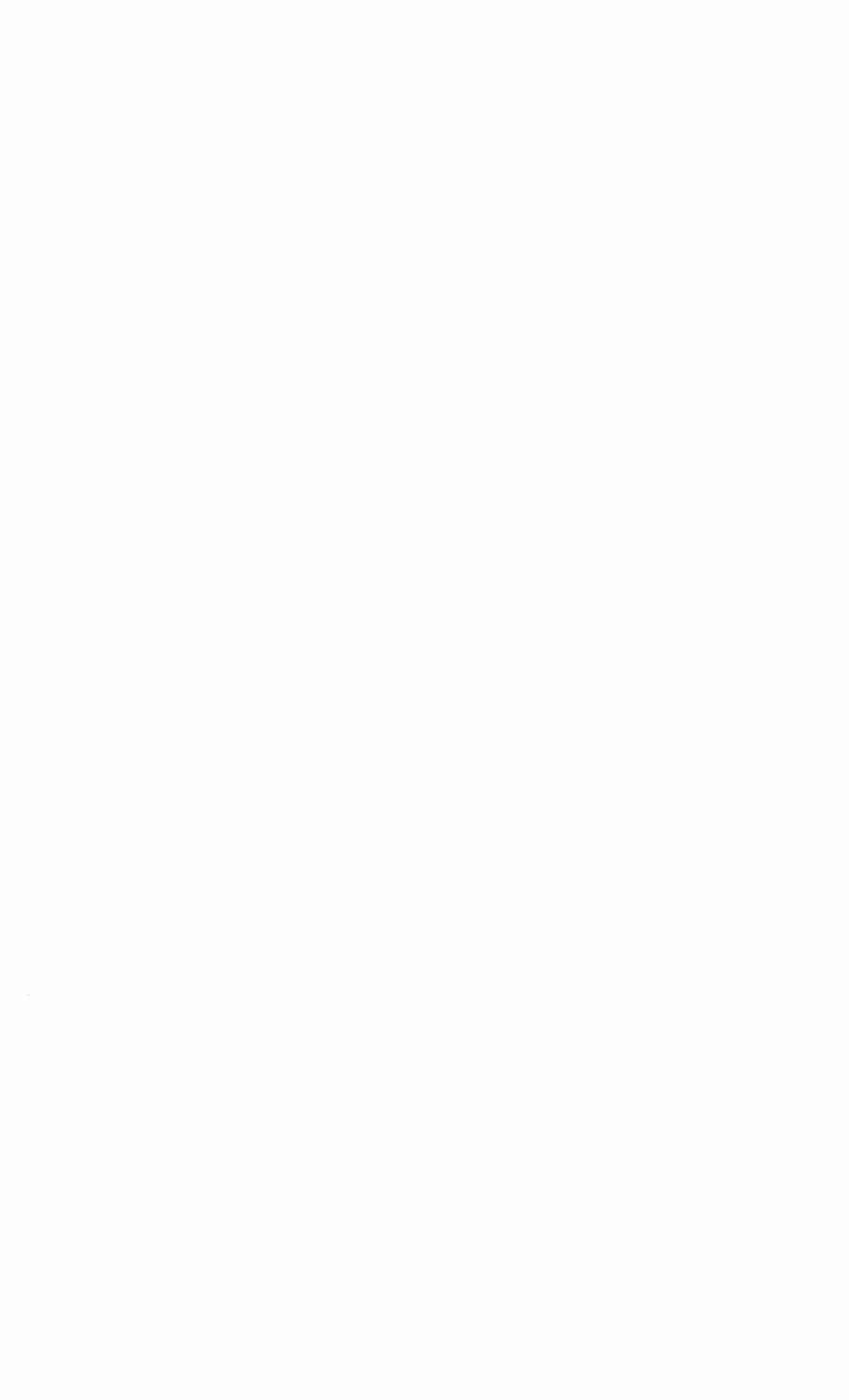| Whitescarver, | Architect and | Dinwiddie Elementary      | \$805.00   |
|---------------|---------------|---------------------------|------------|
| Hurd, and     | Engineering   | School                    |            |
| Obenchain     | Services      | Facility Study - Phase II | \$1,736.25 |
| <b>BCWH</b>   | Architect     | (Reimbursement of         |            |
| Total         |               | expenses)                 | \$2,541.25 |

 $\sqcup$ 

Mrs. Ralph stated these invoices have been reviewed and approved by the Superintendent.

Mr. Moody made the motion to approve the requisition, Mr. Clay seconded the motion.

Mr. Haraway stated he noticed that BCWH added 1.15% to their invoice for out of pocket expenses. It is unusual for a consultant to charge anything extra for these fees. He asked if it was a part of the contract. Dr. Morris replied he did not know but he would find out. Dr. Morris stated it would be ok to postpone paying the invoice for BCWH until he could research that issue. He requested that the other invoice to Whitescraver, Hurd, and Obenchain for \$805.00 be paid.

Mr. Moody and Mr. Clay agreed to amend the motion to postpone action on the invoice for BCWH.

Mr. Bracey, Mr. Moody, Mr. Clay, Mr. Haraway, Mr. Bowman voting "Aye,"

BE IT RESOLVED by the Board of Supervisors of Dinwiddie County, Virginia that Requisition Number #7 -1 998A (70-02-200-7019743) in the amount of \$805.00 was approved and funds appropriated for CIP expenses from the School Project Account. Action on the invoice for BCWH in the amount of \$1,736.25 was postponed.

#### IN RE: CITIZEN COMMENTS

--------------

Mr. Bowman asked if there were any citizens signed up to speak or present who wished to address the Board during this portion of the meeting.

The following citizen(s) came forward to address the Board:

1. Geri Barefoot, 7411 Frontage Road, Petersburg, Virginia - She asked the Board if they stand behind what they sign? On July 18, 2001, you as a Board, agreed to support the preservation of National Battlefields in Dinwiddie County. Also, the Board authorized the Chairman, Mr. Moody, to sign a letter regarding the intent of the County for the preservation of national battlefields. She stated she had a copy of a letter from the National Park Service, dated September 6, 2001, addressed to the County, which states the Petersburg National Battlefield is strongly opposed to a quarry being sighted on these lands. I also have a map, which is the same map they gave to you. I would like to know if you are going to stand behind your word. You also passed it in your Comprehensive Land Plan, you said, the Nationally significant Civil War Battlefields in the County should be recognized as a majority of cultural resources. You wrote you would support and protect these lands. Mrs. Barefoot stated she would like a letter to let her know if the County is going to protect these lands. She commented that the State has adopted legislation where they are going to authorize a bill to allow counties \$10 million dollars a year to protect endangered battlefields. Are we going to capitalize on this or are we going to let it go?

BOOK 16 PAGE 54 JANUARY 21, 2003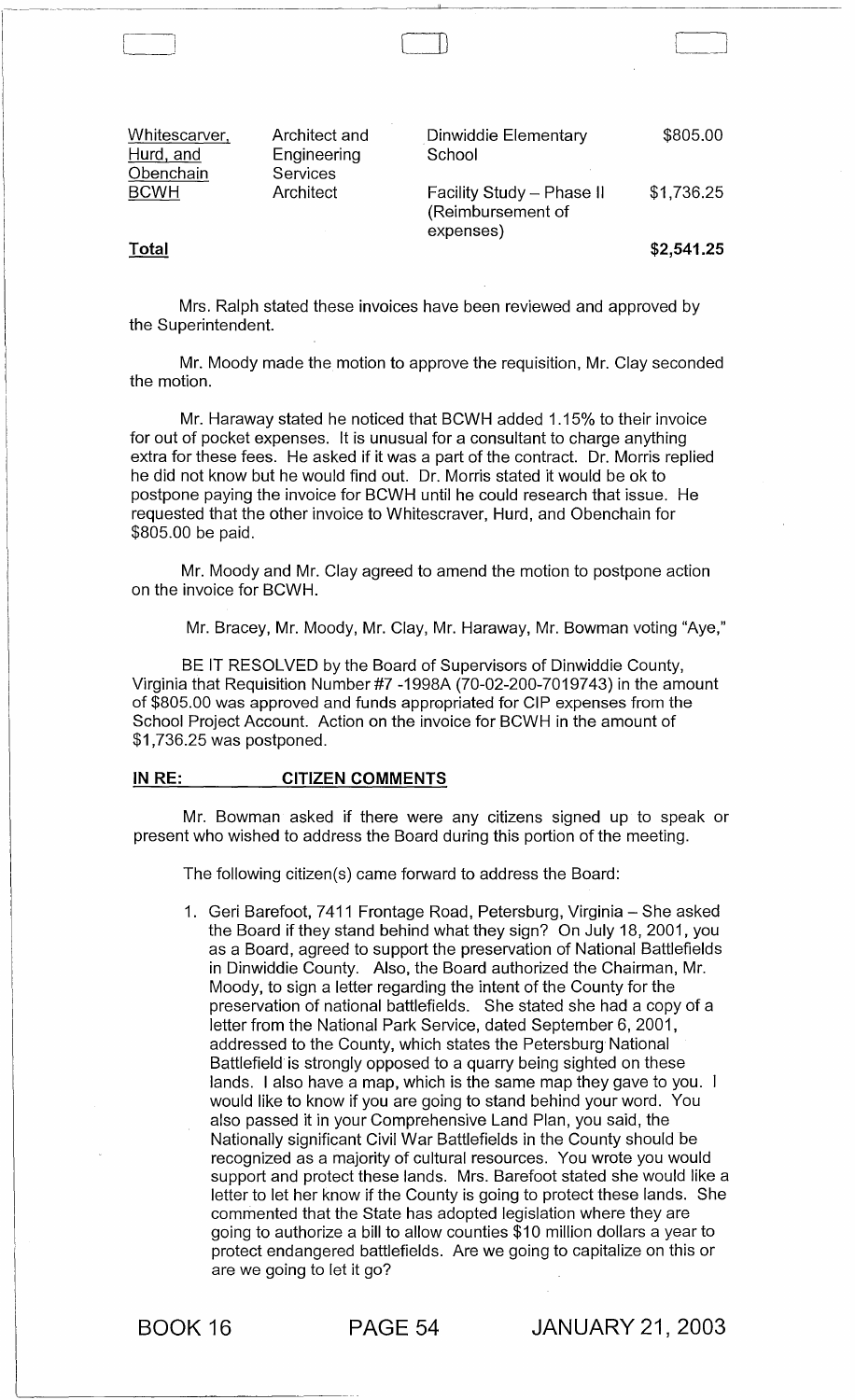#### IN RE: VDOT – REPORT

Mr. Richard Caywood, Resident Engineer, Virginia Department of Transportation, came forward and stated he had no updates or report today.

- 1. The Signal Replacement on Route 1 and Route 226 is scheduled within the next 90 days, weather permitting.
- 2. Boydton Plank Road drainage structure update: This location is the maintenance responsibility of the City of Petersburg. Mr. Caywood reported he spoke with Mr. Ron Reekes of the Public Works Department and the pipe is part of a construction project that is scheduled to be advertised in the fall of 2004. The City received bids on an in-kind replacement of the pipe this past summer. Due to the budget/cost issues the City did not elect to award the contract. The City is continuing to monitor the situation and make repairs. He stated he would keep the Board updated as the situation evolves.
- 3. Hunnicut Road (Route 605): He reviewed the curves over the old RR tracks and discussed the situation with Mr. Bracey. VDOT plans to upgrade the shoulder with plant mix with a motor-grader when the weather is suitable. A more extensive re-working of the curves would require a project. He stated he would have the traffic Engineering Section review the area for any additional warning signs in addition to the ones that are presently in place.
- 4. The Pre-Allocation Hearings for the Primary, Urban, and Interstate programs are tentatively set for April 4 at 11 :00 A.M. The location has not been determined at this time. He stated it is very important that the County have representation at these hearings.

Mr. Bracey asked if there was another road that the businesses were supposed to use for access to 1-85 instead of using Boydton Plank Road? Mr. Caywood replied he did not know if there was another route. The County Administrator reported that in a meeting last week with representatives from Chaparral Steel they didn't know but would ckeck to see if trucks were using another route as an access road.

Mr. Bowman stated he understood that the manager of the Holiday Inn Express had contacted VDOT regarding signage on 1-85. Mr. Joseph Thomas the manager was told that they could not put a sign at Exit 61; it would have to be placed at Exit 63-A. If the sign is placed at 63-A you would have to backtrack to get to the hotel. Mr. Caywood responded that he did not know if anyone had contacted VDOT but he would contact Mr. Thomas.

# IN RE: COMMISSIONER OF THE REVENUE - REPORT

Mrs. Deborah M. Marston, Commissioner of the Revenue, was not present.

# IN RE: TREASURER

Mr. William E. Jones, Treasurer, came forward stating his report for December 2002 was in their packets.

# IN RE: TREASURER - APPROVAL TO OPEN ACCOUNT FOR REVENUE RECOVERY

Mr. William E. Jones stated Diversified Ambulance Billing (DAB) of Virginia Beach would be handling the billing and payment process for Revenue Recovery. In order to facilitate the deposit of payments for Dinwiddie County, it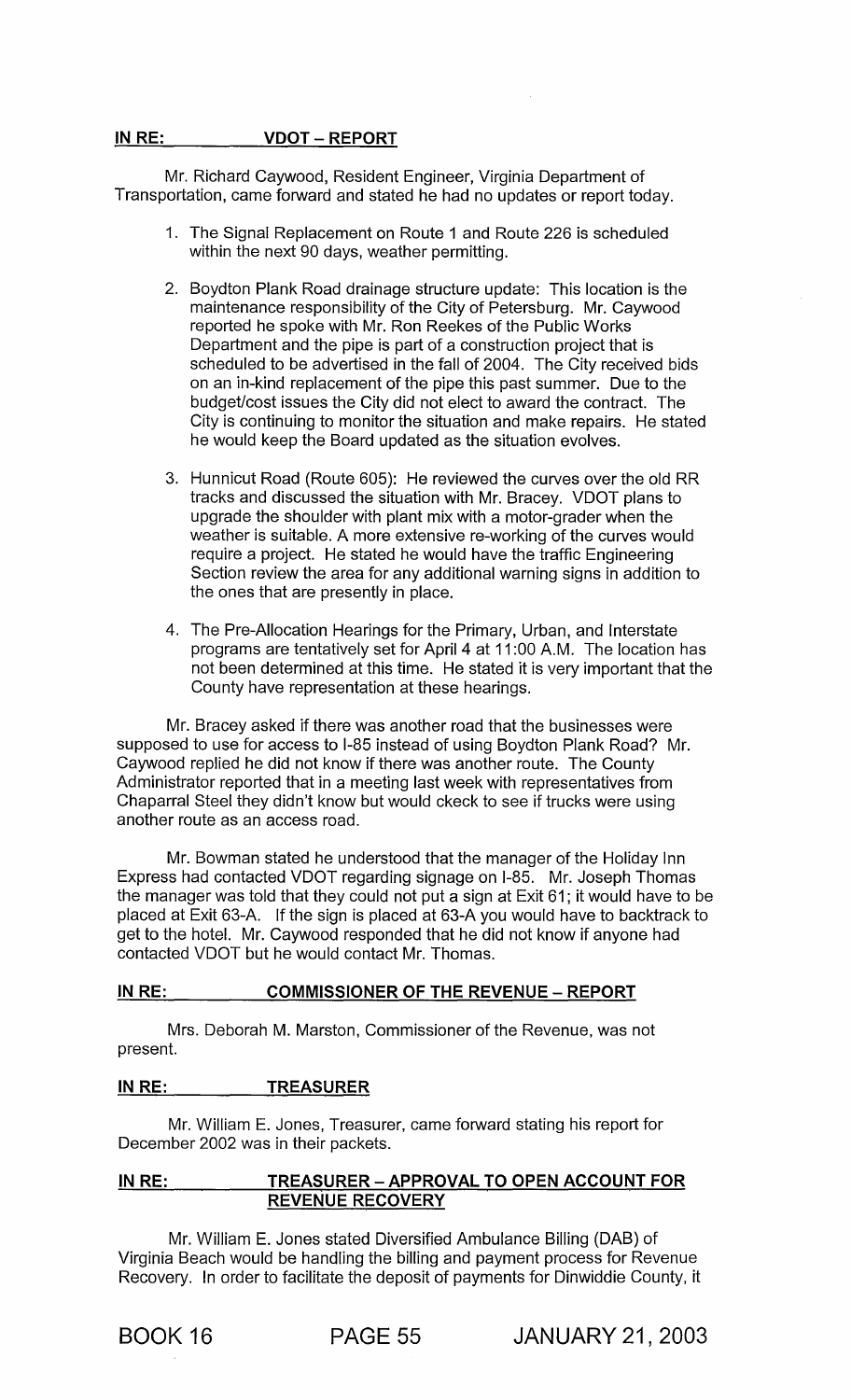has been decided to open an account in the Virginia Beach area. Sun Trust Bank-Pembroke is currently used by DAB. He requested authorization to open an account in the County's name at Sun Trust Bank-Pembroke. DAB will make these deposits on the County's behalf. DAB will furnish the information to me for our posting and a monthly report for reconciliation.

 $\sim$   $\sim$ 

Upon Motion of Mr. Bracey, Seconded by Mr. Haraway, Mr. Moody, Mr. Clay, Mr. Haraway, Mr. Bowman, Mr. Bracey, voting "Aye",

BE IT RESOLVED by the Board of Supervisors of Dinwiddie County, Virginia that the Treasurer was authorized to open an account in the County's name at Sun Trust Bank-Pembroke for Diversified Ambulance Billing to deposit funds for Revenue Recovery.

#### **IN RE: COMMONWEALTH ATTORNEY - REPORT**

 $\begin{pmatrix} 1 & 1 & 1 \\ 1 & 1 & 1 \\ 1 & 1 & 1 \end{pmatrix}$ 

Mr. T. O. Rainey, III, Commonwealth Attorney, stated he had nothing to report but would answer any questions they might have.

Mr. Bracey asked Mr. Rainey if there was a person to contact in case someone was trying to scam you. Mr. Rainey stated he would find out and let him know.

#### **IN RE: BUILDING INSPECTOR - REPORT**

Mr. Dwayne H. Abernathy, Building Inspector came forward and presented his report for the month of December 2002 and his 2002 yearly value and occupancy report. The total yearly value for homes for 2002 was - \$35,449,889. The permit fees collected for 2002 was - \$162,246.17. The yearly value of the certificate of occupancies for 2002 was - \$19,775,998.

#### **IN RE: ANIMAL WARDEN - REPORT**

Mrs. Mary Ellison, Animal Control Officer, came forward and presented her report for the month of December 2002 and the yearly report for 2002.

| <b>DOGS</b>                                               |                                | <b>CATS</b>                                             |                           | MISC.                  |         |
|-----------------------------------------------------------|--------------------------------|---------------------------------------------------------|---------------------------|------------------------|---------|
| Picked up<br>Turned in<br>Returned<br>Adopted<br>S.O.S.   | 763<br>508<br>132<br>95<br>129 | Picked up<br>Turned in<br>Returned<br>Adopted<br>S.O.S. | 93<br>508<br>5<br>55<br>5 | Picked up<br>Turned in | 23<br>5 |
| <b>TOTAL</b>                                              | 1,271                          |                                                         | 431                       |                        | 28      |
| Livestock Claims<br><b>Bites</b>                          |                                | $\overline{2}$<br>48                                    |                           |                        |         |
| <b>Total Cases worked</b>                                 |                                | 3,361                                                   |                           |                        |         |
| <b>REVENUE REPORT</b>                                     |                                |                                                         |                           |                        |         |
| <b>Adoption fees</b><br>Warden fees<br>Donations<br>Total |                                | \$1,225.00<br>\$2,390.00<br>\$315.53<br>\$3,930.53      |                           |                        |         |

#### **IN RE: DIRECTOR OF PLANNING - REPORT**

Mr. David S. Thompson, Zoning Administrator/Senior Planner came forward and stated Mr. William C. Scheid, Director of Planning, was ill and unable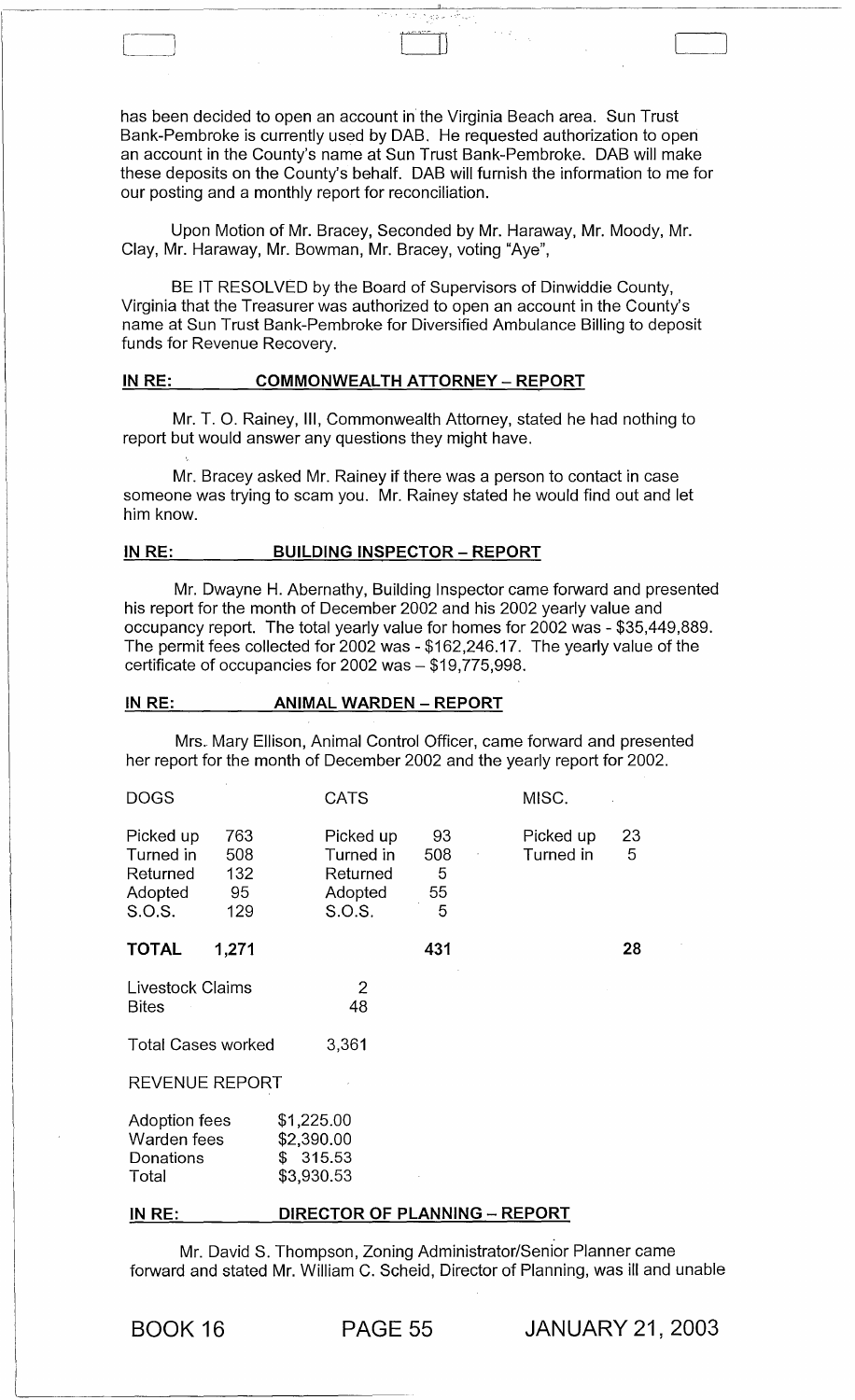to attend the meeting. However, if they had any questions regarding his monthly report he would contact Mr. Scheid for them.

The County Administrator informed the Board that the Planning Commission meeting is scheduled to be held at the Eastside Community Enhancement Center, February 12, 2003 at 7:30 P.M. During this meeting the Planning Staff plans to introduce the conditional use permit, C-02-8, for Tidewater Quarries Incorporated. At this meeting there will not be an actual comment period because Staff will be setting dates with the consultant that the County is hiring so that we can have work sessions for the month of February. At that time the Planning Commission, Board of Supervisors and the public can hear all of the consultants and the presentations. The actual public hearing for public comment has been set for March 12, 2003 for the conditional use permit for the quarry.

Mr. Bowman commented the next Board meeting is going to be at the Dinwiddie Elementary School. The County Administrator stated that is correct. The planning Commission meeting for the quarry rezoning had to be moved to the elementary school due to the number attending. The rezoning application for Tidewater Quarries Inc, is scheduled for the next Board meeting on February 4, 2003 at 7:30 P.M. Staff has advertised it to be held in the Auditorium at the Dinwiddie County Elementary School so you won't have be inconvenienced to move during the meeting. It was pointed out that two other public hearings were scheduled for that meeting also.

Mr. Moody requested that the Board be provided with a list of some of the possible items on the proffers for the rezoning application, P-02-4, for Nick Stamos prior to the public hearing so they would be abreast of the situation. Mr. Thompson stated he would.

#### IN RE: ZONING ADMINISTRATOR/SENIOR PLANNER REPORT

Mr. David S. Thompson, Zoning Administrator/Senior Planner came forward and presented his December 2002 monthly report and his yearly report for 2002.

| <b>District</b> | Total | Percentage of New Homes        |  |  |
|-----------------|-------|--------------------------------|--|--|
| 1               | 28    | 10.9%                          |  |  |
| $\overline{2}$  | 69    | 26.7%                          |  |  |
| 3               | 42    | 16.3%                          |  |  |
| $\overline{4}$  | 60    | 23.3%                          |  |  |
| 5               | 59    | 22.9%                          |  |  |
| <b>Total</b>    | 259   |                                |  |  |
| IN RE:          |       | <b>CODE COMPLIANCE OFFICER</b> |  |  |

2002 Year-End Building Permit Activity By District

Mr. Phillip Harris came forward and presented his December 2002 monthly update and his year-end report.

The County Administrator pointed out that inoperable vehicles is at the top of the list in the majority of the districts and a bill has been introduced to take away some of the County's powers in regulating that. She stated Staff would stay on top of that legislation.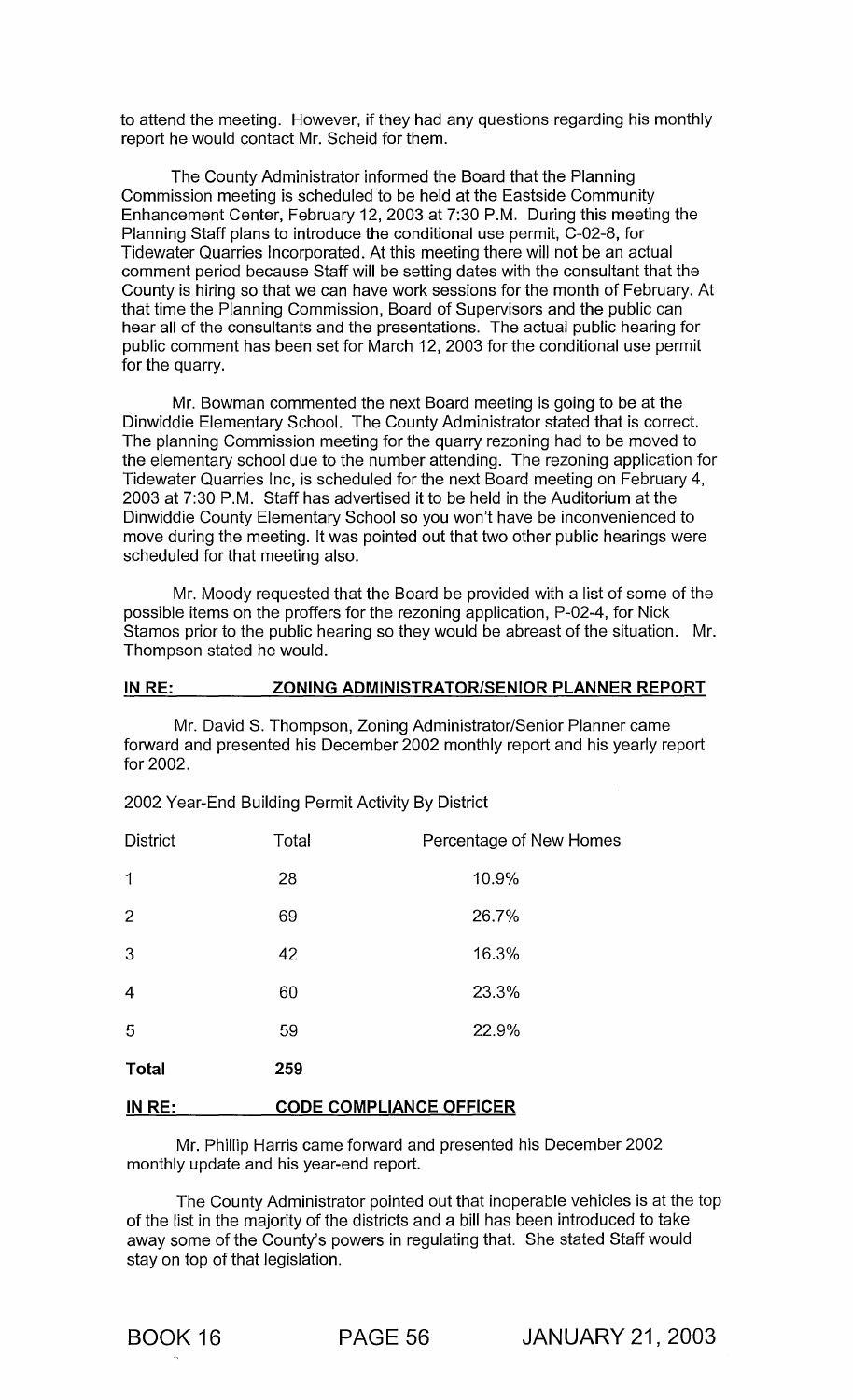#### **IN** RE: **SOCIAL SERVICES - REPORT**

---------------------------

Ms. Peggy McElveen, Director, Social Services Department, came forward and stated she had nothing to report.

# **IN** RE: **REFINANCE OF SCHOOL EQUIPMENT LEASE -- AGREEMENT WITH SUNTRUST BANK**

Dr. Roger Morris, Assistant Administrative Superintendent; stated at the urging of the County Administrator we have been investigating all outstanding debt service to see if we can take advantage of the cheaper loan rates. One that stood out in his mind was the lease agreement the School Board has for the purchase of energy equipment 7 or 8 year ago with Johnson Controls. Dinwiddie County School Board voted at its January 12, 2003 meeting to request the Board of Supervisors to approve the refinance of its equipment lease agreement with Suntrust Bank. Currently the School Board pays this agreement at a loan rate of 5.75%. This new agreement will reduce the loan rate to 2.65%, thus saving the school board approximately \$6,000.00 per year over the next three years, which is the remaining life of the loan.

Mr. Bracey questioned whether there had been any savings for the School Board with all of the costs involved? The County Administrator responded that this was a lease that the School Board did for energy management. The energy saved was supposed to equal or surpass the cost involved. She stated Davenport recommended that they look at refinancing this lease. There will be some legal fees involved because bond counsel has to review the document. Mr. Bracey asked if it worked out the way they hoped it would? Dr. Morris replied he didn't know but he would find out and let him know.

Upon Motion of Mr. Moody, Seconded by Mr. Clay, Mr. Moody, Mr. Clay, Mr. Haraway, Mr. Bowman voting "Aye", Mr. Bracey voting "Nay",

BE IT RESOLVED by the Board of Supervisors of Dinwiddie County, Virginia that the School Board is authorized to refinance its equipment lease agreement with Suntrust Bank at a loan rate of 2.65%, pending Bond Counsel review.

#### **IN** RE: **SUPPLEMENTAL APPROPRIATION TO THE** FY2003 **SCHOOL BUDGET**

Dr. Morris commented the Dinwiddie County School Board voted at its January 12, 2003 meeting to request that the Dinwiddie County Board of Supervisors provide an additional supplemental appropriation to the FY2003 school budget, due to the increase in enrollment. This money is state basic aid money and is due to the increased enrollment of students. Therefore, the total supplemental appropriation requested is \$110,535.00. None of this supplemental appropriation requires local funds.

Upon Motion of Mr. Moody, Seconded by Mr. Bracey, Mr. Bracey, Mr. Moody, Mr. Clay, Mr. Haraway, Mr. Bowman, voting "Aye",

BE IT RESOLVED by the Board of Supervisors of Dinwiddie County, Virginia that the Supplemental Appropriation to the FY2003 School budget in the amount of \$110,535.00 is hereby approved. No local funds are required.

#### **IN** RE: **RE-APPROPRIATION TO THE** FY2003 **SCHOOL BUDGET**

Dr. Morris stated the School Board is also requesting a re-appropriation from the FY2002 budget. Any school funds that have an ending balance are historically re-appropriated to the next fiscal year's budget. In FY2002, which ended June 30, 2002, the Dinwiddie County School Board had the following fund balances:

BOOK 16 PAGE 56 JANUARY 21, 2003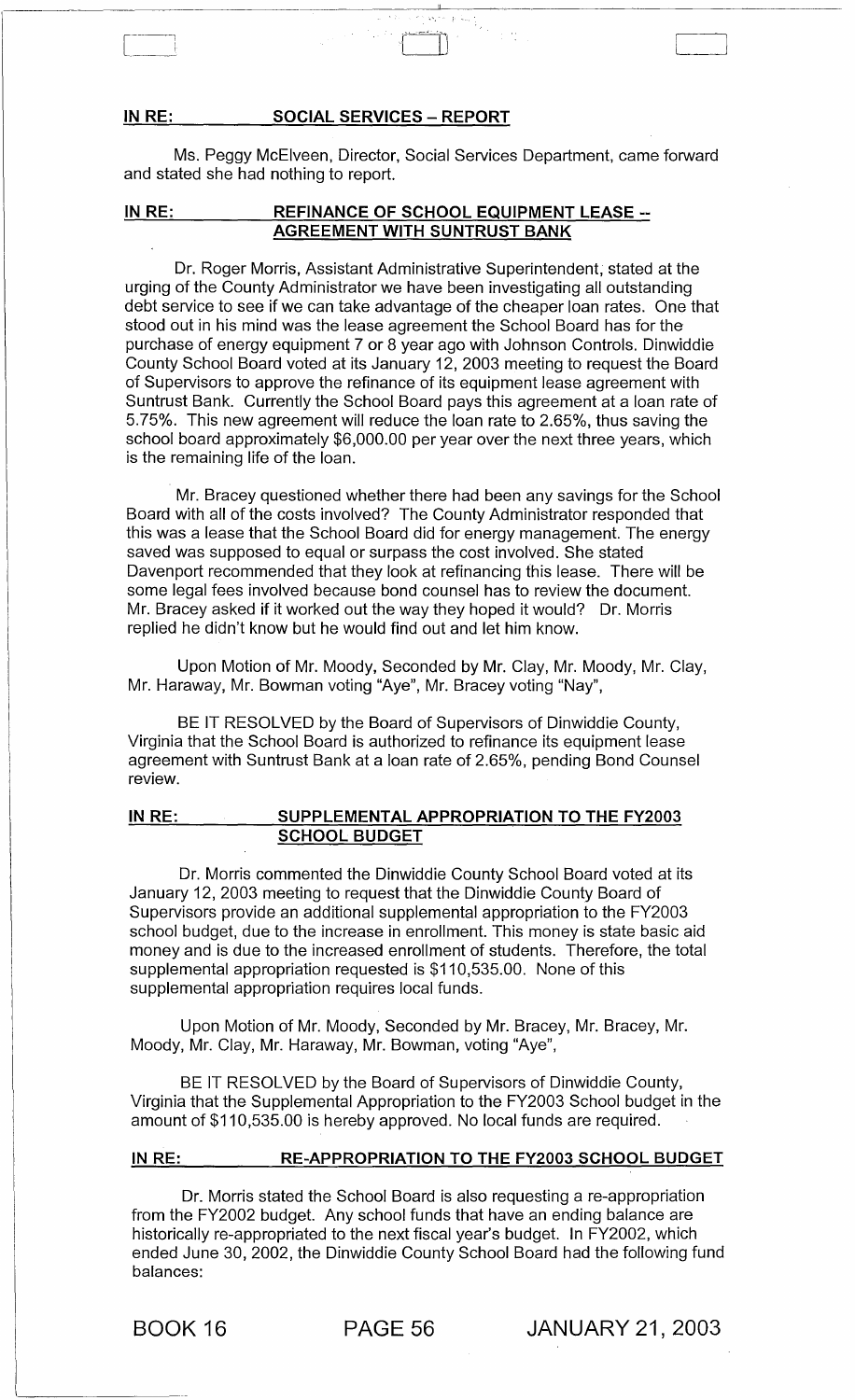Head Start (203) = \$79,772.92 School Fund (220) = \$40,168.99 Cafeteria (240) = \$30,383.41 Textbooks (270) = \$125,300.70 School Capital (302) = \$26,423.87 TOTAL FUNDS BALANCE = \$302,049.89

The Dinwiddie County School Board is therefore requesting that these amounts be reappropriated to the FY2003 budget in the funds originally designated. The school fund ending balance, if approved for re-appropriation, would be used to purchase vehicles for transportation of special education students, as required by law.

Upon Motion of Mr. Bracey, Seconded by Mr. Moody, Mr. Bracey, Mr. Moody, Mr. Clay, Mr. Haraway, Mr. Bowman, voting "Aye",

BE IT RESOLVED by the Board of Supervisors of Dinwiddie County, Virginia that the re-appropriation from the FY2002 budget to the FY2003 school budget in the amount of \$302,049.89 listed above is hereby approved. The School Fund balance is to be used to purchase vehicles for transportation of special education students, as required by law.

# **IN RE: PARKS AND RECREATION - REPORT**

Mr. Timothy C. Smith, Director of Parks and Recreation, came forward and presented his December 2002 update.

The County Administrator asked for a report on the brochure The Battlefield Connection, which was included in the Board packets. Mr. Smith stated for over 3 years, the Recreation Department, in conjunction with the Virginia Trails Association and the National Park Service's Rivers & Trails Program have been working off the American Battlefield grant and this brochure is the result of that process. The map included in the Brochure was also included in the Comprehensive Land Use Plan. Mr. Smith commented it should give us some leverage with developers in the future. The County Administrator asked if this would close out the grant. Mr. Smith stated he had a meeting tomorrow with the Virginia Trails Association and hopefully after one more meeting with the general public they should be able to close out the grant.

# **INRE: WASTE MANAGEMENT - REPORT**

Mr. Dennis King, Director of Waste Management came forward stating he provided his report for December 2002 in their packets. He also reported that his department is doing the annual survey of all the businesses that recycle in the County. It has to be reported to the State by March.

# **IN RE: AUTHORIZATION FOR DIRECTOR OF WASTE MANAGEMENT TO ATTEND RE-CERTIFICATION CLASS AT JOHN TYLER COMMUNITY COLLEGE**

Mr. King stated his license to operate the landfill expires this year. A continuing education class for re-certification is being offered in March at John Tyler Community College, which will be a lot more convenient for me. There is essentially only one company that offers this class. He requested authorization to attend the re-certification class at a cost of \$500.

Upon Motion of Mr. Bracey, Seconded by Mr. Moody, Mr. Bracey, Mr. Moody, Mr. Clay, Mr. Haraway, Mr. Bowman, voting "Aye", authorization for the Director of Waste Management to attend the landfill re-certification class at John Tyler Community College at a cost of \$500 was approved.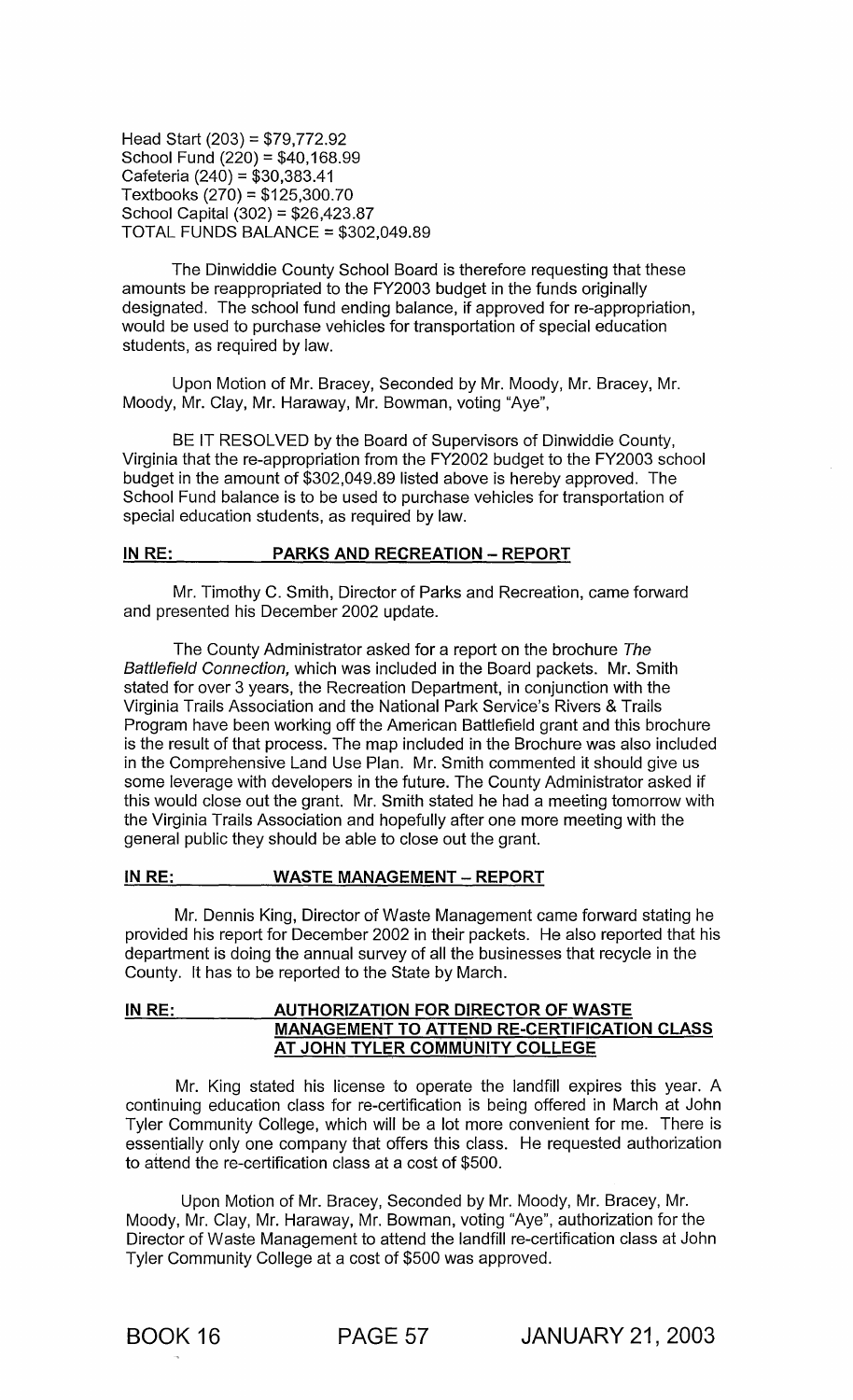#### **IN** RE: **PUBLIC SAFETY OFFICER - REPORT**

 $\overline{\phantom{0}}$ 

Mr. David M. Jolly, Public Safety Officer, came forward and presented his report for December 2002.

#### **IN** RE: **DIRECTOR OF PUBLIC SAFETY TRAVEL REQUEST**

Mr. Jolly requested authorization to attend the annual Mid-Atlantic Fire Chief Conference at Virginia Beach, Virginia, February  $19 - 23$ , 2003, at a cost of \$615. He stated this conference is to meet the requirements to keep his certificates and certifications current.

Upon Motion of Mr. Bracey, Seconded by Mr. Clay, Mr. Bracey, Mr. Moody, Mr. Clay, Mr. Haraway, Mr. Bowman, voting "Aye",

BE IT RESOLVED that the Board of Supervisors of Dinwiddie County, Virginia, authorized the Director of Public Safety to attend the annual Mid-Atlantic Fire Chief Conference at Virginia Beach, Virginia, February 19 - 23, 2003, at a cost of \$615.

## **IN** RE: **AUTHORIZATION TO ENTER INTO CONTRACT WITH SINGER & ASSOCIATES - FIRST RESPONDER UNIT FOR FORD VFD**

Mr. Jolly stated we have negotiated the purchase of the replacement vehicle with Singer & Associates for Ford VFD. The original bid was \$136,130. After negotiations the contract amount would be \$131,100. He requested authorization to enter into a contract with Singer & Associates for the purchase of a replacement unit for the Ford VFD.

Upon Motion of Mr. Moody, Seconded by Mr. Haraway, Mr. Bracey, Mr. Moody, Mr. Clay, Mr. Haraway, Mr. Bowman, voting "Aye",

BE IT RESOLVED that the Board of Supervisors of Dinwiddie County, Virginia, authorized the Director of Public Safety to enter into a contract with Singer & Associates, at an amount not to exceed \$131,100, for the purchase of the first responder unit for the Ford VFD.

#### **IN** RE: **COUNTY ATTORNEY - REPORT**

Mr. Ben Emerson, County Attorney, stated he had nothing to report.

#### **IN** RE: **BUILDINGS AND GROUNDS - REPORT**

Mr. Donald Faison, Buildings and Grounds Superintendent, came forward and stated he provided his monthly update for December 2002 in their packets.

# **IN** RE: **APPOINTMENT - SOUTH CENTRAL WASTEWATER AUTHORITY & APPOMATTOX RIVER WATER AUTHORITY**

The County Administrator introduced Mr. Christopher J. Wyatt, Executive Director of the Dinwiddie County Water Authority to the Board. At the last meeting there were some Board members that wanted to meet Mr. Wyatt before appointing him to the SCWA and the Appomattox River Water Authority. He is present today to answer any questions you might have.

Upon Motion of Mr. Bracey, Seconded by Mr. Haraway, Mr. Bracey, Mr. Moody, Mr. Clay, Mr. Haraway, Mr. Bowman, voting "Aye",

BE IT RESOLVED by the Board of Supervisors of Dinwiddie County, Virginia that Mr. Christopher J. Wyatt is hereby appointed to serve on the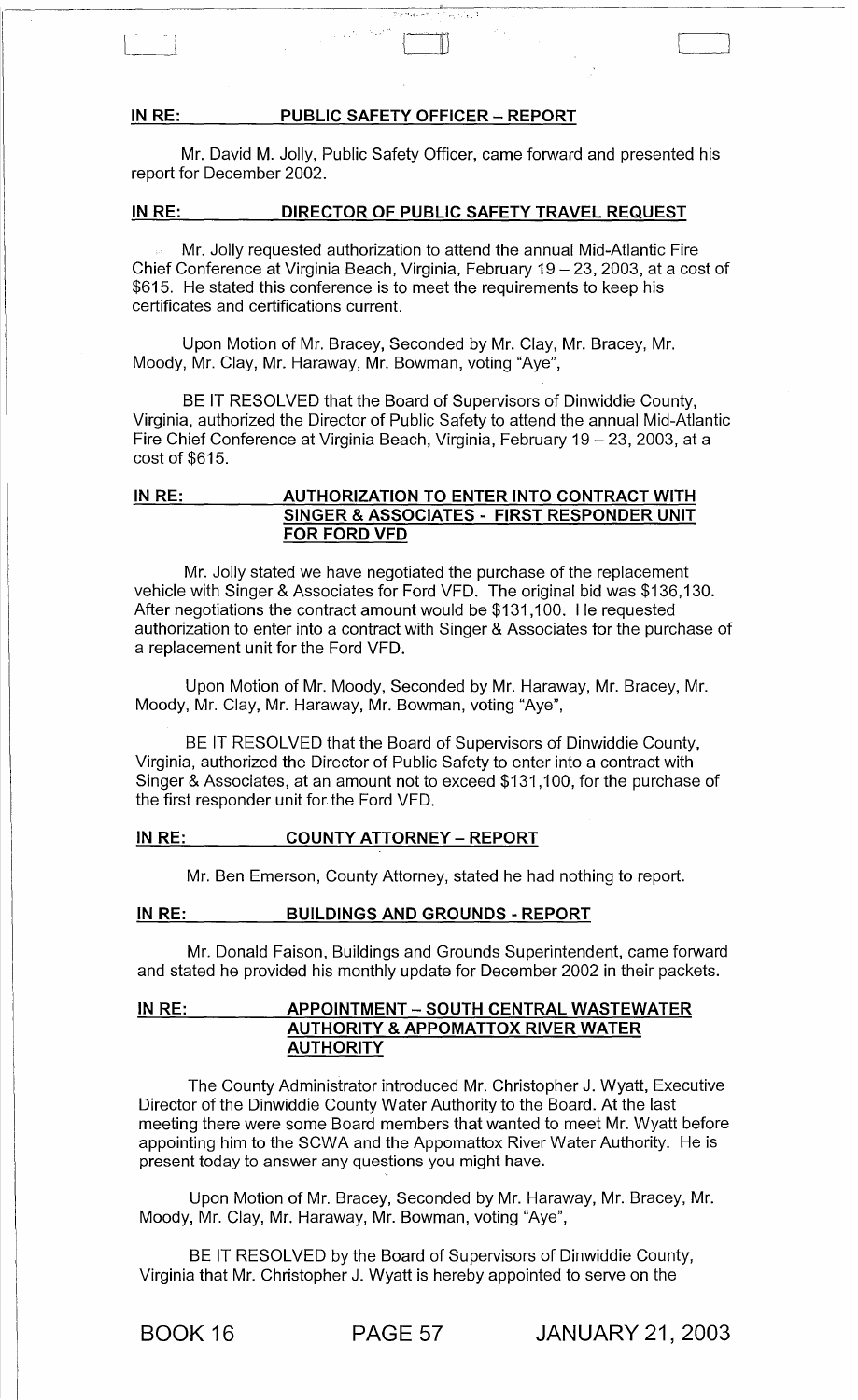Appomattox River Water Authority to fill the unexpired term of Mr. Robert Harrison for a term ending November 30, 2004.

BE IT FURTHER RESOLVED by the Board of Supervisors of Dinwiddie County, Virginia, that Mr. Christopher J. Wyatt is hereby appointed to serve as the alternate on the South Central Wastewater Authority to fill the unexpired term of Mr. Robert Harrison.

# IN RE: COUNTY ADMINISTRATOR COMMENTS

The County Administrator informed the Board that Staff is working on three items that we could not have ready for this meeting:

- 1. Proposals for locating the manned sites in the County.
- 2. Selection of a firm to assist with the documentation necessary to institute "cash proffers".
- 3. Selection of a firm to update the County's master plan.

Staff is hoping to have these items ready for a recommendation to the Board at the February 4 or  $18<sup>th</sup>$ , 2003 meeting.

# IN RE: AUTHORIZATION TO HOLD THE BOARD OF SUPERVISORS FEBRUARY 4,2003 MEETING AT THE DINWIDDIE COUNTY ELEMENTARY SCHOOL

The County Administrator stated as we discussed earlier, it is recommended that the meeting for the quarry rezoning be held at Dinwiddie Elementary rather than inconvenience the Board by having to move during the meeting. It is required by law to have action by the Board to move the meeting for February 4, 2003 to the Auditorium at the Dinwiddie County Elementary School.

Upon Motion of Mr. Bracey, Seconded by Mr. Clay, Mr. Bracey, Mr. Moody, Mr. Clay, Mr. Haraway, Mr. Bowman, voting "Aye", the Board will hold its February 4, 2003 in the Auditorium at the Dinwiddie County Elementary School.

# IN RE: COUNTY ADMINISTRATOR COMMENTS CONT'

The County Administrator made the following comments:

- 1. Staff was asked to run an ad for the change in our meeting dates to Tuesdays; a sample was included in your packets.
- 2. In order to comply with the time frame required for our legal ads for public hearings, Staff will have to use the Progress-Index. Unfortunately, the Progress-Index is considerably more expensive. However, we are urging the citizens to check in the Progress for those ads. We will also run the legal ads in the Monitor one time for citizens who may not get the Progress-Index.
- 3. She asked the Board to check their calendars for some dates to meet in February for budget workshops as well as to continue the review of the proposed school recommendations. Unless you have some dates in mind at this time.

#### IN RE: BOARD MEMBER COMMENTS

Mr. Bracey He stated he was very upset about the letter from NWB USA, Inc. stating the company is announcing today it plans to relocate its wiper blade assembly operations to existing facilities in Japan and Malaysia. The closure will affect approximately 140 full-time employees. NWB is committed to helping their employees during this transaction. The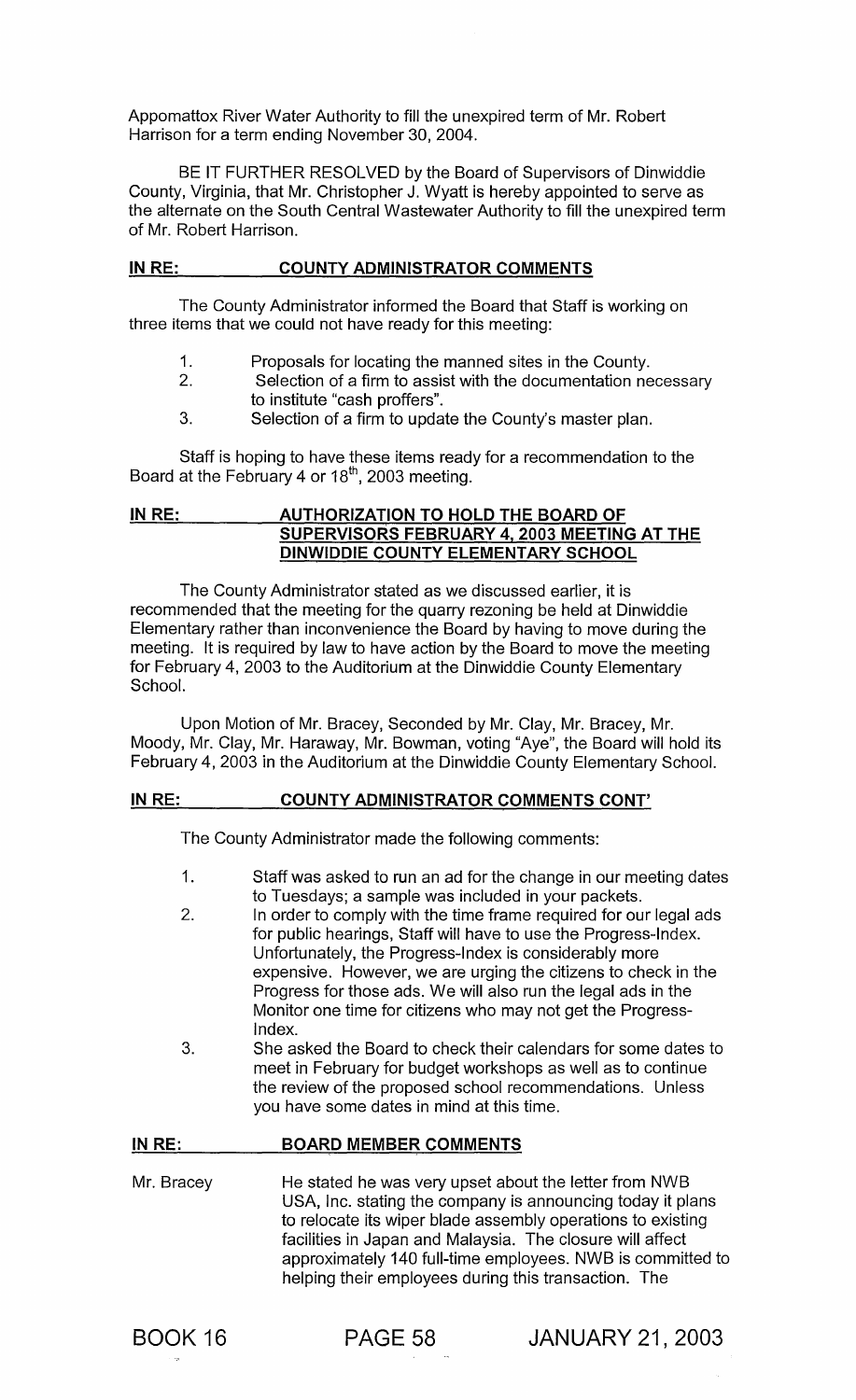|            | company anticipates operation at the Petersburg facility to<br>conclude by March 22, 2003.                                                                                                                                                                                                                                                                                                                                                                                                                                                                                                 |
|------------|--------------------------------------------------------------------------------------------------------------------------------------------------------------------------------------------------------------------------------------------------------------------------------------------------------------------------------------------------------------------------------------------------------------------------------------------------------------------------------------------------------------------------------------------------------------------------------------------|
| Mr. Moody  | He stated we have had our division heads for about six<br>months and he would like to get a report on how well it is<br>working. The County Administrator commented we only<br>have two division heads at this time and she would be glad<br>to let them know how it is going. Mr. Moody said the State is<br>pressing for more technology. Reports and forms that were<br>mailed to us in the past now have to be pulled from the web<br>site and downloaded on the computer. He stated the reports<br>could be e-mailed to the Board so the County can save<br>money for paper and time. |
| Mr. Bowman | He requested that Staff check into the grants for the<br>preservation of Battlefields for the County.                                                                                                                                                                                                                                                                                                                                                                                                                                                                                      |

#### IN RE: CLOSED SESSION

 $\begin{array}{|c|c|c|c|c|}\hline \quad \quad & \quad \quad & \quad \quad & \quad \quad \\ \hline \quad \quad & \quad \quad & \quad \quad & \quad \quad \\ \hline \quad \quad & \quad \quad & \quad \quad & \quad \quad \\ \hline \end{array}$ 

Mr. Clay stated I move to close this meeting in order to discuss matters exempt under section:

# Acquisition of Property - §2.2-3711 A. 3 of the Code of Virginia

### Prospective Industry - §2.2-3711 A. 5 of the Code of Virginia

Consultation with Legal Counsel - §2.2-3711 A. 7 of the Code of Virginia - Contract Negotiation - Consultant Services; Tax Information; Conditional Use Permit

Mr. Haraway seconded the motion. Mr. Moody, Mr. Clay, Mr. Haraway, Mr. Bowman, Mr. Bracey, voting "Aye", the Board moved into the Closed Meeting at 3:17 P.M.

A vote having been made and approved the meeting reconvened into Open Session at 4:41 P.M.

# IN RE: CERTIFICATION

Whereas, this Board convened in a closed meeting under §2.2-3711 A. 3 - Acquisition of Property; §2.2-3711 A. 5 - Prospective Industry; §2.2-3711 A. 7 - Contract Negotiation - Consultant Services; Tax Information; Conditional Use Permit

And whereas, no member has made a statement that there was a departure from the lawful purpose of such closed meeting or the matters identified in the motion were discussed.

Now be it certified, that only those matters as were identified in the motion were heard, discussed or considered in the meeting.

Upon Motion of Mr. Clay, Seconded by Mr. Bowman, Mr. Clay, Mr. Haraway, Mr. Moody, Mr. Bowman, Mr. Bracey, voting "Aye", this Certification Resolution was adopted.

# IN RE: \_\_ \_ \_ \_ AUTHORIZATION TO NEGOTIATE CONTRACT WITH BURGESS & NIPLE

Upon motion of Mr. Clay, seconded by Mr. Moody, Mr. Moody, Mr. Bowman, Mr. Clay, Mr. Haraway, Mr. Bracey voting "Aye", authorization is granted for Administration to negotiate a contract with Burgess and Niple for consultation services for the quarry application.

BOOK 16 PAGE 58 JANUARY 21, 2003